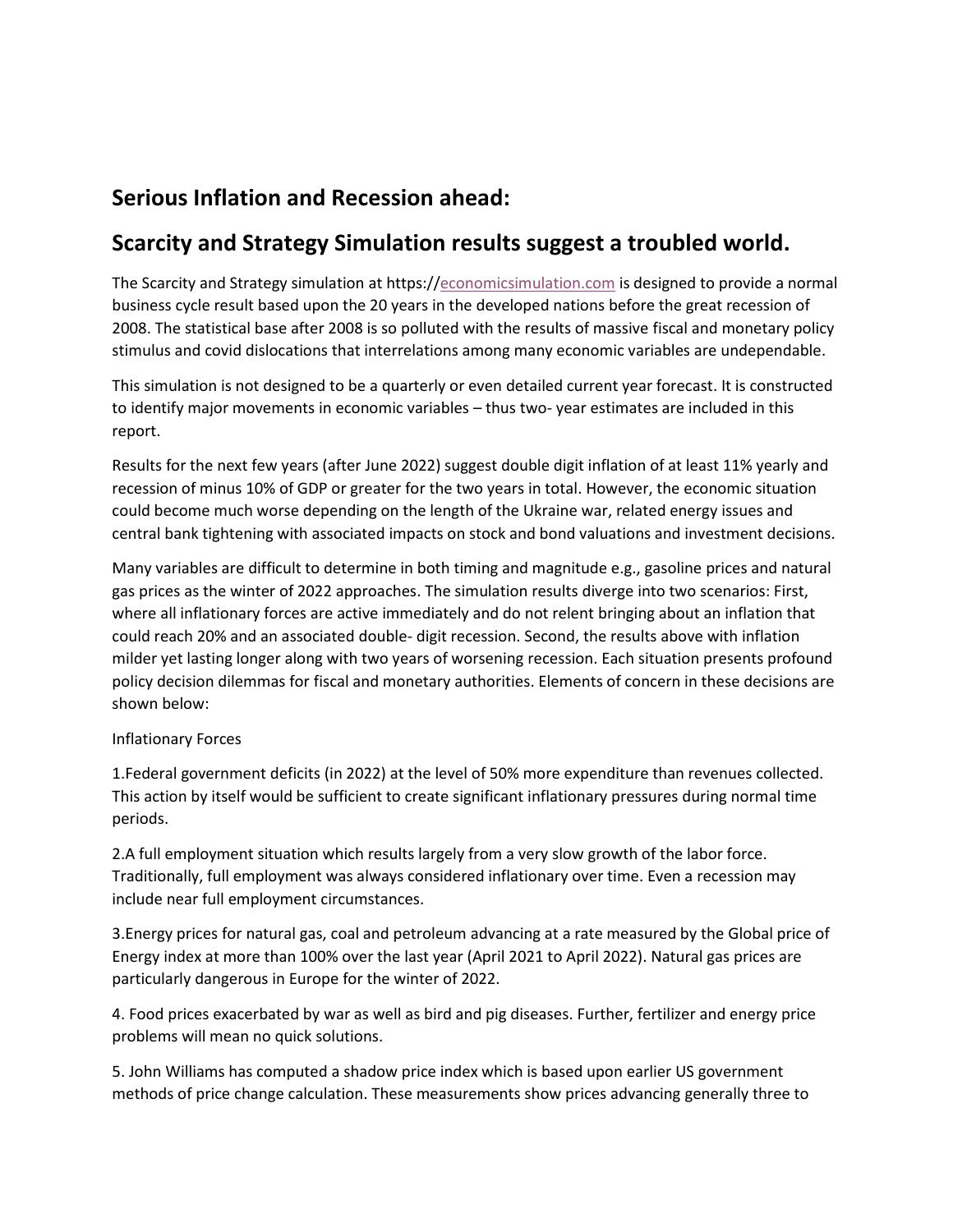four percentage yearly above the measured CPI. Currently (June 2022) hardly anyone believes that prices have advanced only 8% over the last year. Whatever the government claims, the real economy experiences a higher inflation impact although that exact number is most debatable.

#### Contractionary Forces

1.The 30 trillion -dollar deficit will generate interest on the debt payments likely to double from recent years. Higher interest rates over long periods will make this problem extremely difficult for government budgets. The population receives no goods or services for these bond payments.

2.Higher interest rates and central bank balance sheet reduction slow growth in most industries at the margin. Construction is especially affected. Moreover, stock and bond markets are sensitive to interest rate increases and losses are measured in trillions of dollars. The current stock market decline may continue for at least a year.

Ten-year bond yields far below the rate of inflation may slow the economy somewhat, but will do little to slow the rate of inflation caused by supply problems and tight labor markets. In the inflationary 1970's and early 80's ten-year bond yields were generally somewhat above the rate of inflation. Central banks are now trying to slow the economy with negative real interest rates which would cause buyers to lose money.

3. Investment incentives in real (not financial) plant and equipment are negatively affected by rising interest rates. Moreover, there is confusion generated in inflationary periods which becomes a disincentive for investment.

4. Growth in productivity is difficult when labor is changing jobs at a rapid rate and business cycles are hard to forecast. Productivity growth will be far to weak to quell any significant level of inflationary pressure.

5. Declining real wages will inhibit consumer spending.

#### Specific Simulation Results

In a variety of different circumstances using different inputs to better understand current uncertainties the following results emerge:

Over the next two years (beginning June 30 2022) expect 24 to 38 percentage points of inflation. There will be recession as well – with GDP falling 10 to 20 percentage points over the two years. Some scenarios are even worse.

Very high or double-digit inflation will usually set off a major recession within a few months or a year.

Real per capita wages will fall by at least 15% over two years.

These powerful movements of inflation and recession will be mostly done in the major nations of Europe and the United States in two years – providing the markets are allowed to adjust and policies such as price controls are not used. Obviously, the consequences will linger.